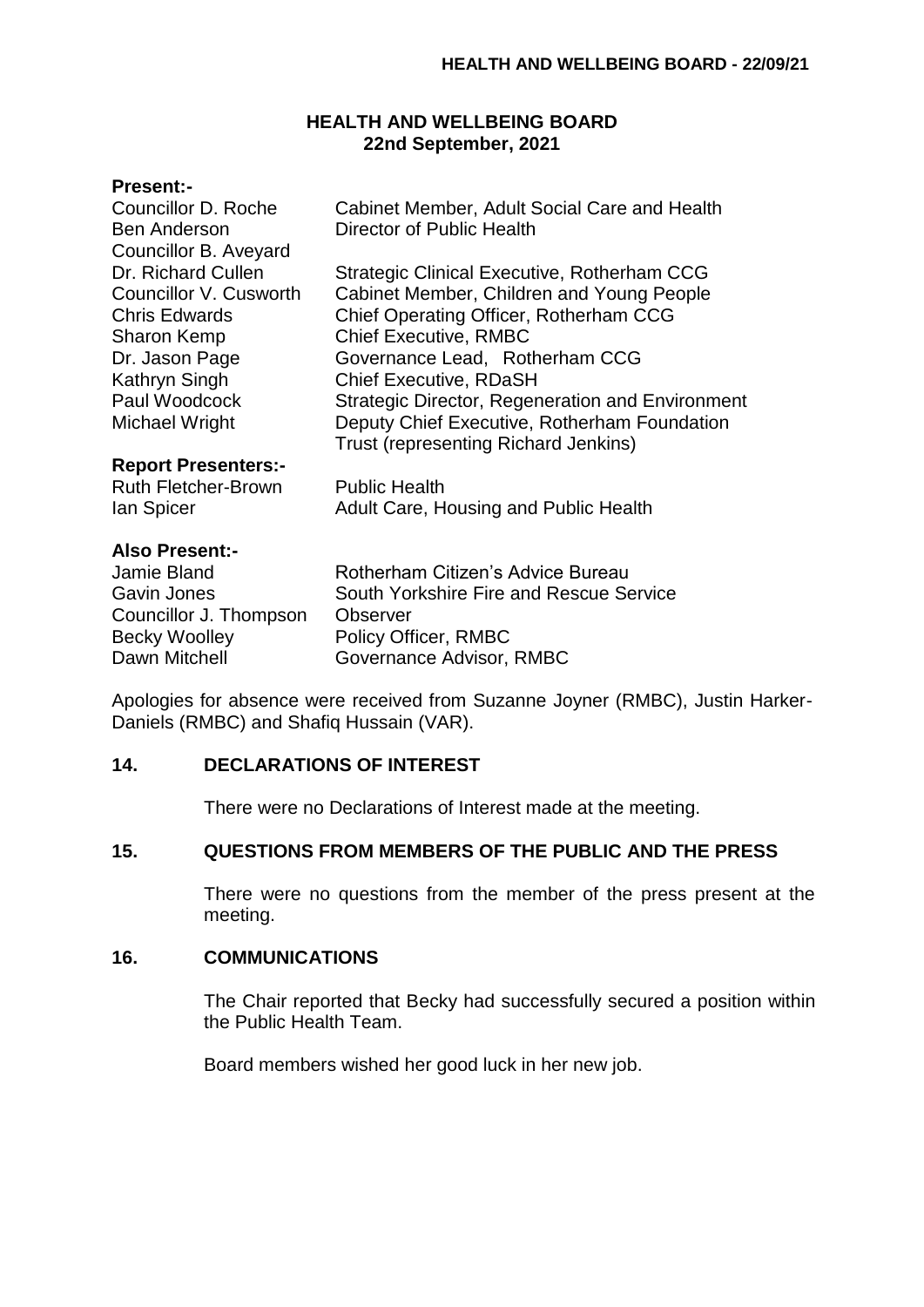### **17. MINUTES OF THE PREVIOUS MEETING**

The minutes of the previous meeting of the Health and Wellbeing Board were considered.

**Resolved:-** That the minutes of the previous meeting held on 26<sup>th</sup> May, 2021, be approved as a correct record.

#### **18. SUICIDE AND SELF-HARM PREVENTION**

Ruth Fletcher-Brown, Public Health Specialist, presented the most recent data relating to incidences of suicide.

National real time data collected during the pandemic had not shown the increase in suicides as may have been expected in the United Kingdom. The latest suicide data for Rotherham (November 2020) showed a small decrease in suicides for the period 2018-2020 to 13.3 per 100,000, a decrease by 1.4 from 2017-2019. Rotherham now ranked  $6<sup>th</sup>$  compared to CIPFA Nearest Neighbour local authorities and still significantly higher than the rate for England at 10.4 per 100,000.

Males still accounted for most deaths in Rotherham, however, it had decreased by 3.3 to 19 per 100,000 for 2018-2020 (22.3 for 2017-2019). Female deaths for Rotherham for the same period had risen by 0.4 to 7.9 per 100,00 and the Yorkshire and Humber and England had seen increases in all person, male and females, during this period.

Attention was drawn to:-

- The Suicide Operational Group had continued to meet during the pandemic to look at all suspected suicides and had updated its action plan in line with emerging risk factors. Specific work had included promoting information on debt management and bereavement support including key messages for frontline staff
- Promotion of the Be the One campaign throughout the pandemic, as part of Safeguarding Awareness Week in November 2020 and would be again in November 2021. A new film launched on  $10<sup>th</sup>$  September, 2021, targeting women who had been touched by/contemplated suicide and anyone who wanted to be better prepared to help someone else in a crisis. This could be found at https://www.be-theone.co.uk/
- Zero Tolerance Suicide Prevention training promoted across the Council and partners
- Year 3 of the NHSE Suicide Prevention funding had enabled promotion of the third round of the small grants scheme to community groups who were addressing the underlying causes which could lead to suicide. The funding had now finished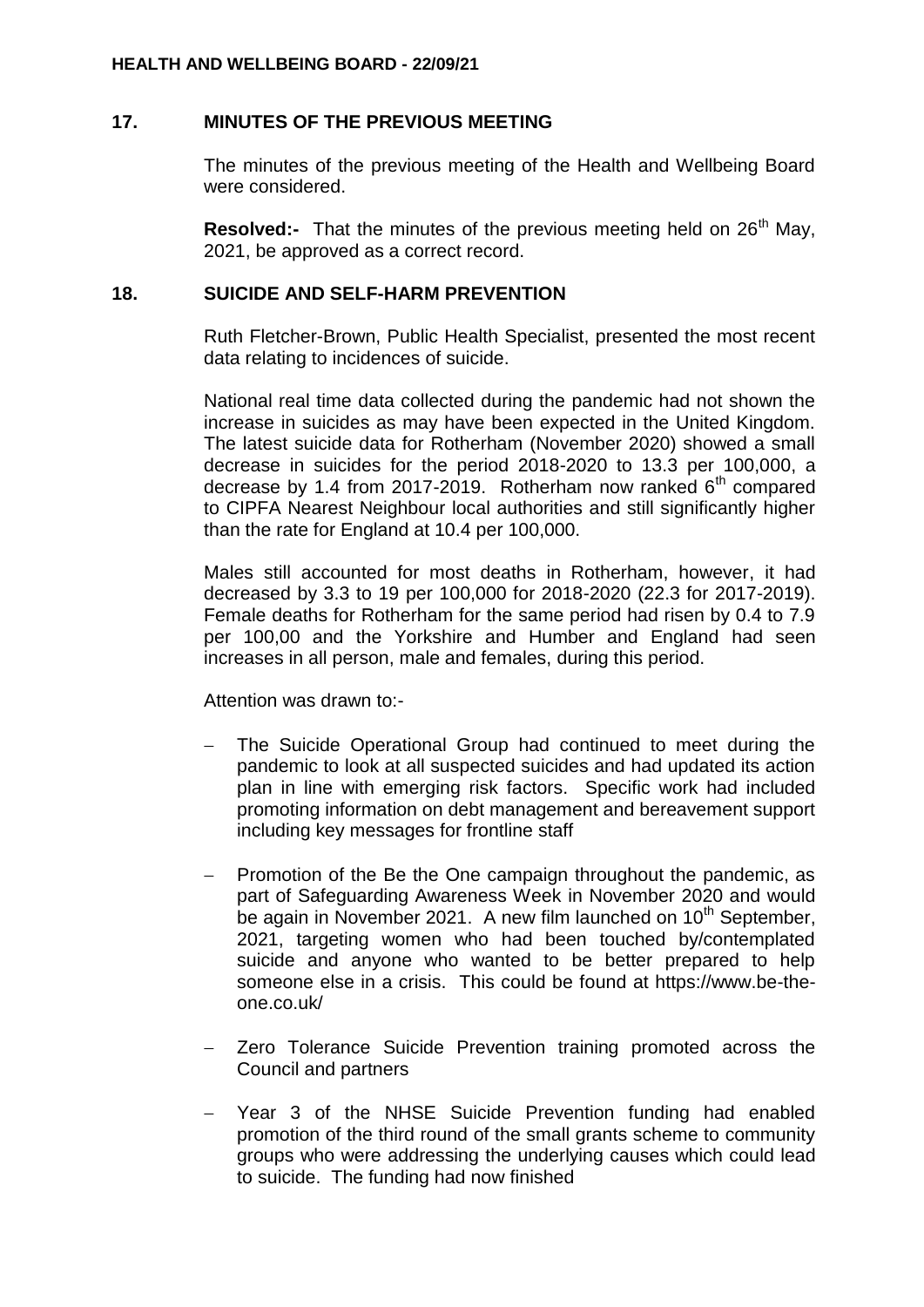- Promotion of the South Yorkshire Listening Service for those bereaved/affected by suicide throughout the pandemic. Rotherham CCG was leading on procurement of the service on behalf of all South Yorkshire local authorities for 2022/23 but the existing provider would run the service across South Yorkshire until January 2022
- Update of the Care Pathway for Children and Young People Bereaved by Sudden Traumatic Death
- Virtual courses for suicide prevention and mental health first aid offered to all partner organisations with an emphasis on the voluntary sector, Police and Primary Care
- Work with Survivors of Bereavement by Suicide to advertise for volunteers to be trained to run a Rotherham peer support group
- Suicide Prevention symposium to be held on 12<sup>th</sup> October following which the action plan would be amended and submitted to the Board for approval

Discussion ensued on the report and the video viewed with the following issues raised/highlighted:-

- There were a number of future events that would be used to promote the message including Safeguarding Week
- 3 important steps talk, listen and care and was being built into every training session
- Concern with regards to the funding commitment and what happens next; partner organisations had to commit to this initiative. There was additional money from the Zero Suicide Alliance for one year+
- A number of support structures available during the pandemic would cease to exist soon i.e. furlough, the removal of the Universal Credit top up and increased National Insurance contributions, which gave real concern. There was a need to look at what partners could do
- The symposium was an opportunity for partners to challenge themselves around the action plan

Resolved:- (1) That the update be noted.

(2) That future updates on suicide prevention and Public Mental Health activity be submitted to the Board. **Action:- Ruth Fletcher-Brown**

## (3) That all partners commit to promote training related to this matter, support services, particularly the services for people bereaved, effected or exposed to suicide, and Be the One Campaign.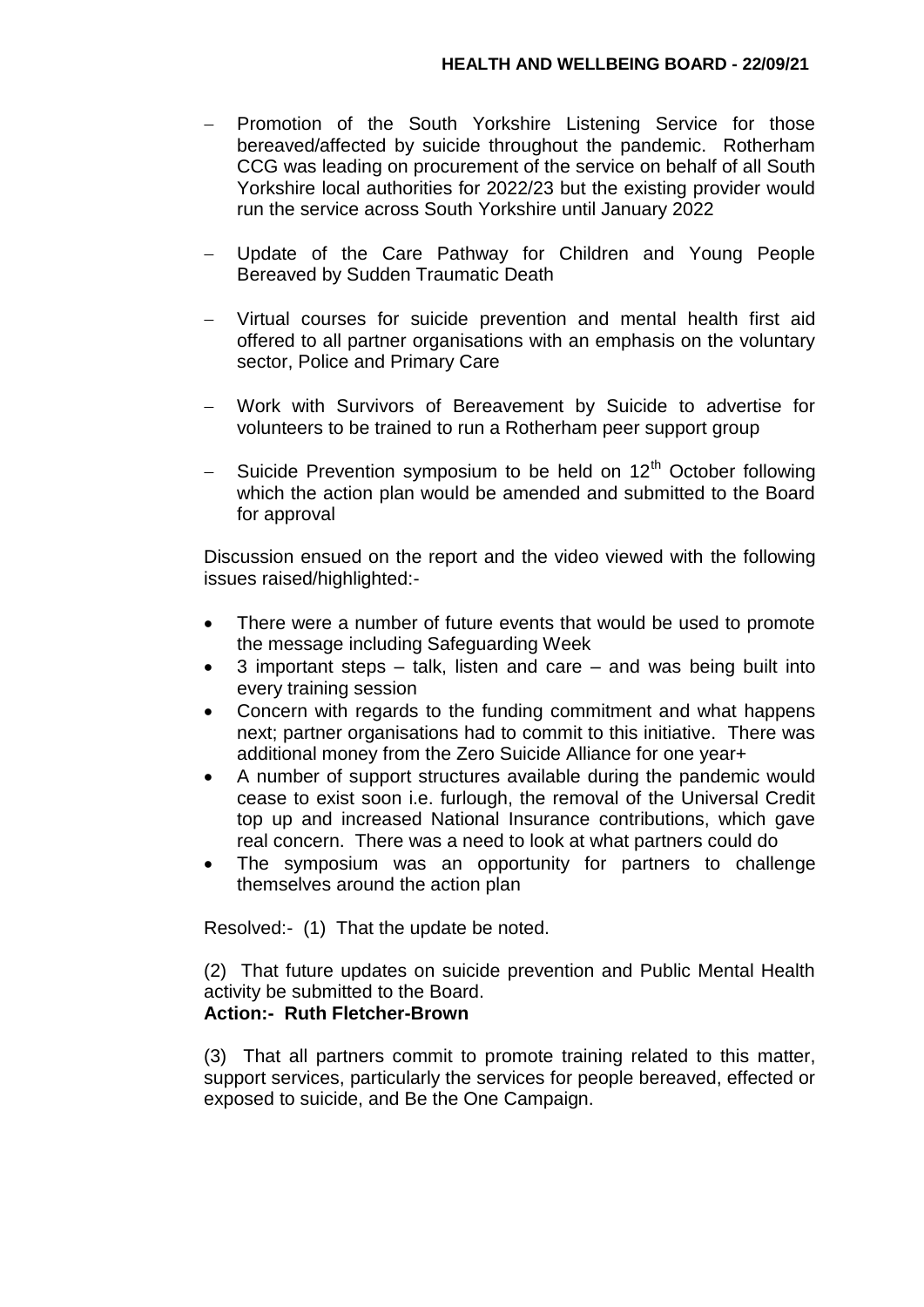#### **19. CARERS PROGRAMME AND DRAFT CARERS STRATEGY**

Further to Minute No. 86 of the meeting held on 11<sup>th</sup> March, 2020, Ian Spicer, Assistant Director, Adult Care and Integration, presented an update on the Carers Programme which had been prepared for the July postponed meeting highlighting the following:-

- The programme outlined at Minute No. 86 had had to be reprofiled to take into account the Covid-19 emergency response work of all the partner agencies. In August, 2020, the partners via the Unpaid Carers Group supported a refresh of the Carers programme
- The Unpaid Carers Group had come together during the emergency response work to ensure the network of partnerships was as strong as it could be in the most extreme of circumstances with the aim being that carers were fully supported throughout the pandemic
- The Council had joined forces with Crossroads Care Rotherham to launch a carer grant initiative to help people who had a long term commitment to supporting loved ones. Funding to the value of £50,000 had been accessed by unpaid carers. In April, 2021, a further £25,000 was made available for a second round of carer grant funding
- The draft Carers Strategy would be considered at the next Unpaid Carers Group on 28<sup>th</sup> September. It focussed on 3 key areas:making caring visible, improvements that make our lives easier and living in a Borough that cares about carers
- Rotherham was the only authority in the region to deliver a face-toface event for Carers Week. Members of the Unpaid Carers Group mobilised to ensure the profile of carers and the vital role they played were raised. It had been a well supported event backed by a social media campaign prompting over 30 carers to come forward and make direct contact with the Adult Social Care Service Improvement and Governance Team
- In line with national and local restrictions during the pandemic, the Council-run Carer's Centre had not been open, however, Crossroads had re-opened "The Corner" in All Saints Square. Discussions would take place with the Unpaid Carers Group to look at how this offer could be enhanced as part of the Carers Strategy
- Work was progressing with Young Carers by Barnardos and the Young Carer Council
- Work was continuing on reviewing the Carers Centre looking at the needs assessment to understand how best to support the initiative and the 2 groups going forward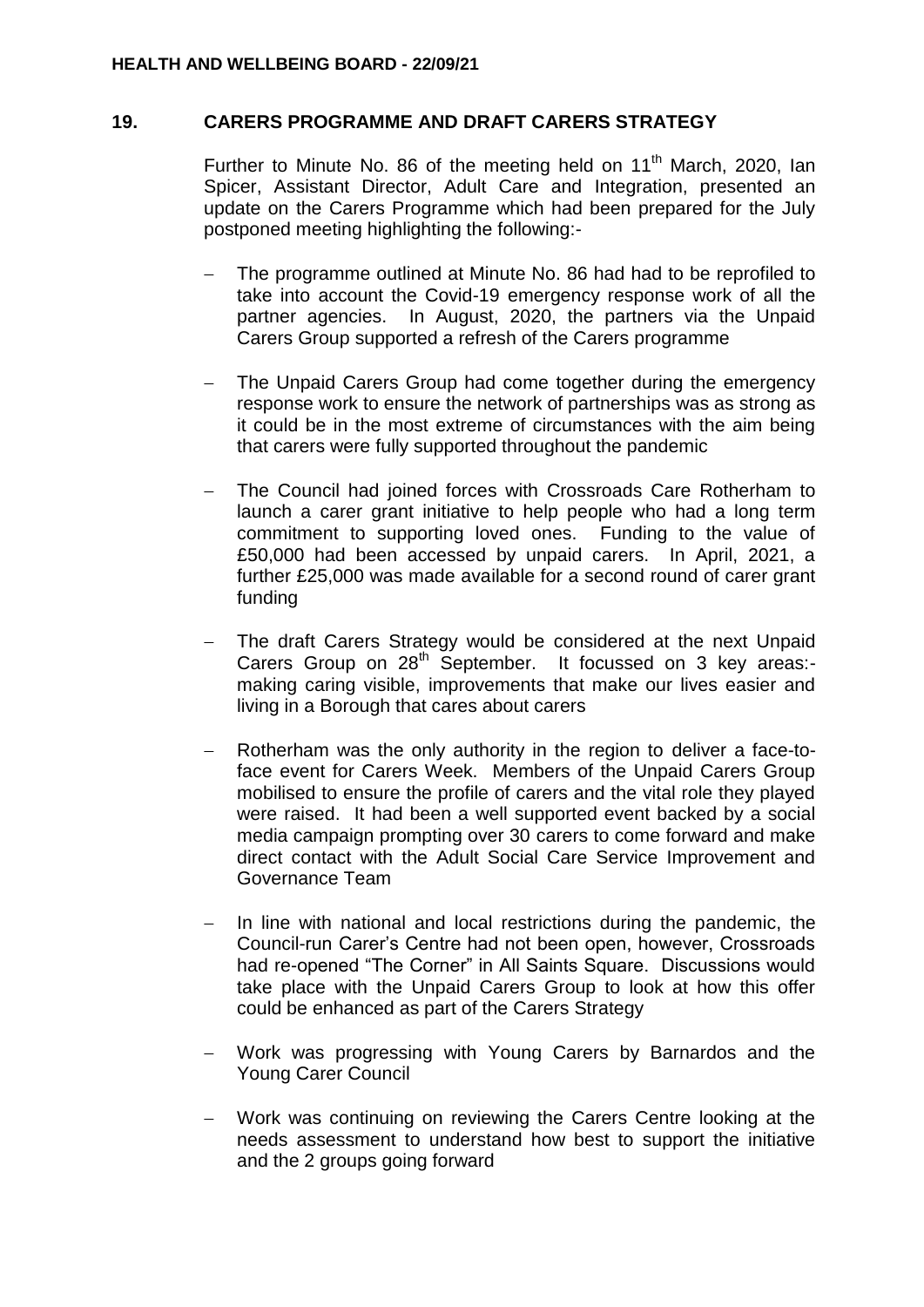The Carers Emergency Service was currently under review and looking to align the Strategy principles. Meetings were taking place with the Carers Forum and Adult Social Care Improvement and Governance Team to ensure total understanding of any issues

It was noted that the final Strategy would be submitted to the Board for approval in due course.

Resolved:- (1) That the update be noted.

(2) That the final Strategy be submitted to the Board for approval. **Action:- Jo Hincliffe/Ian Spicer**

# **20. HEALTH AND WELLBEING BOARD PRIORITIES AND DRAFT ACTION PLAN SEPTEMBER 2021-MARCH 2023**

Ben Anderson, Director of Public Health, reported on the consultation with Board members and engagement with wider stakeholders, including delivery leads, that had taken place in July, 2021, on the draft refreshed Board priorities. Comments raised during the consultation were set out in the report submitted. The following powerpoint presentation was shown:-

Refresh of Priorities

- As agreed at the last Health and Wellbeing Board meeting, the 4 key aims set out within the Health and Wellbeing Strategy would remain the headline outcomes that the Board was working towards
- The underpinning priorities would now be refreshed. It was proposed that the new priorities ran until March 2023 to align with financial years (with flexibility to refresh priorities sooner if required)
- It was proposed that the Health and Wellbeing Strategy delivery plan would be updated based on these priorities (additional milestones and actions may need to be agreed at appropriate intervals for the latter part of the plan period)

Strategy Principles

- Reduce health inequalities by ensuring that the health of our most vulnerable communities, including those living in poverty and deprivation and those with mental health problems, learning or physical disabilities, was improving the fastest
- Prevent physical and mental ill-health as a primary aim but where there already was an issue, services intervene early to maximise impact
- Promote resilience and independence for all individuals and communities
- Integrate commissioning of services to maximise resources and outcomes
- Ensure pathways were robust particularly at transition points so that no one was left behind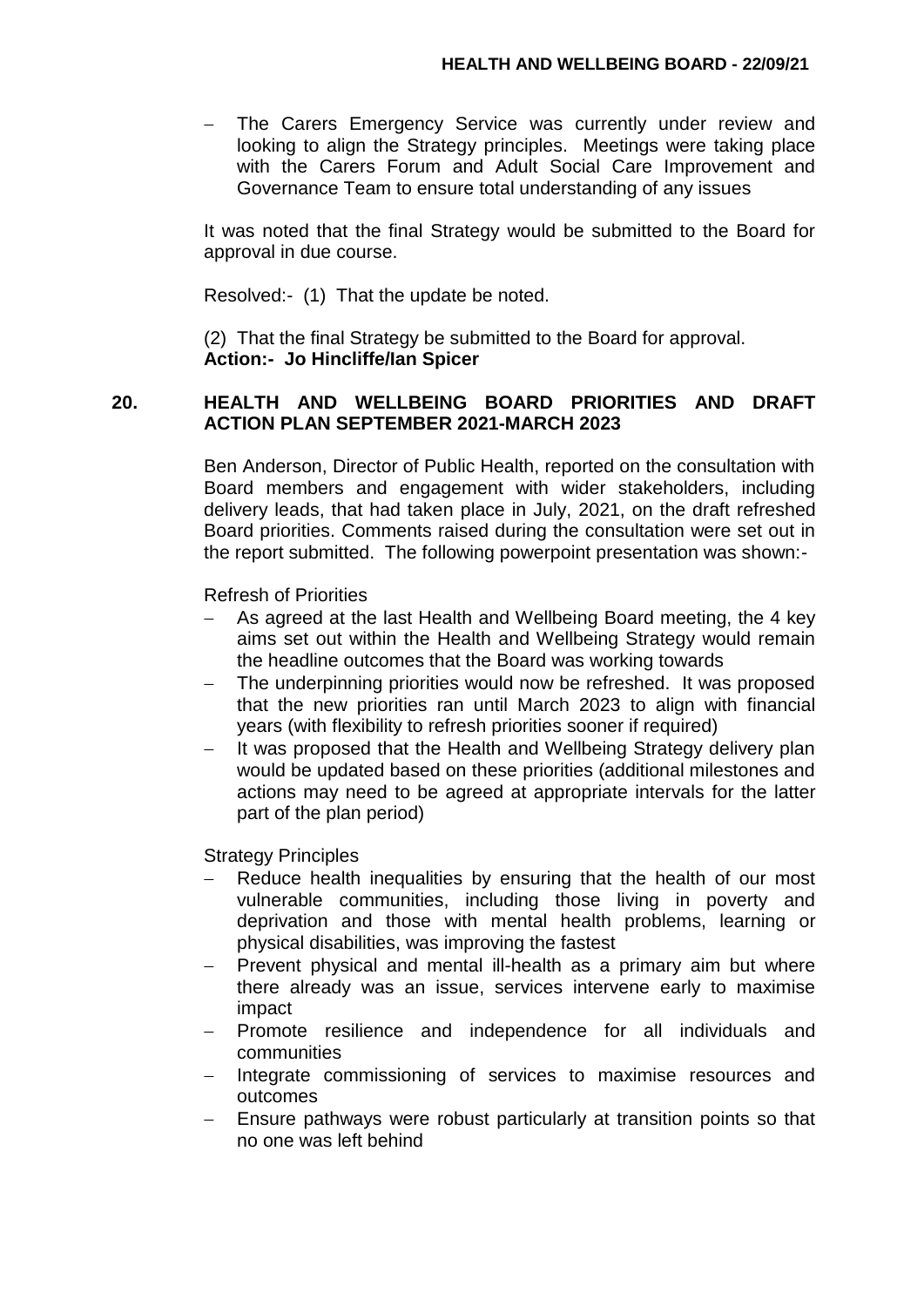$-$  Provide accessible services to the right people, in the right place, at the right time

## **Aim 1: All children get the best start in life an go on to achieve their full potential**

Previous priorities (November 2020-July, 2021)

- Develop our strategy for a positive first 1001 days
- Support positive mental health for all children and young people
- Support children and young people to achieve their full potential

Proposed priorities (July 2021-March 2023)

- Develop our strategy to give every child the best start in life
- Support children and young people to develop well

Board sponsors – Suzanne Joyner (RMBC) and Dr Jason Page (RCCG) The new priorities that are being proposed had been consolidated and were broader in focus:

- Best start this priority will include alignment with first 1001 days work within the Place Plan
- Developing well this will align with other aspects of the Place Plan including mental health and wellbeing, SEND, LAC and transitions
- This priority will also encompass other key partnership priorities including work to tackle childhood obesity

# **Aim 2: All Rotherham people enjoy the best possible mental health and wellbeing and have a god quality of life**

Previous priorities (November 2020-July, 2021)

- Deliver the Better Mental Health for All Strategy
- Deliver the Rotherham Suicide Prevention and Self-Harm Action Plan
- Promote positive workplace wellbeing for staff across the partnership

Proposed priorities (July 2021-March 2023)

- Deliver the Better Mental Health for All Strategy
- Delivery the Rotherham Suicide Prevention and Self-Harm Action Plan and further enhance crisis support services
- Promote positive workplace wellbeing for staff across the partnership
- Enhance Community Mental Health Services

Board sponsors – Kathryn Singh (RDaSH)

- 2021-23 priorities continued
- Focus on IAPT and crisis support

## **Aim 3: All Rotherham people live well for longer**

Previous priorities (November 2020-July, 2021)

- Build a social movement to support local people to be more physically active
- Ensure support is in place for carers
- Develop a whole-systems approach to tackling obesity in Rotherham with consideration of the impact of Covid-19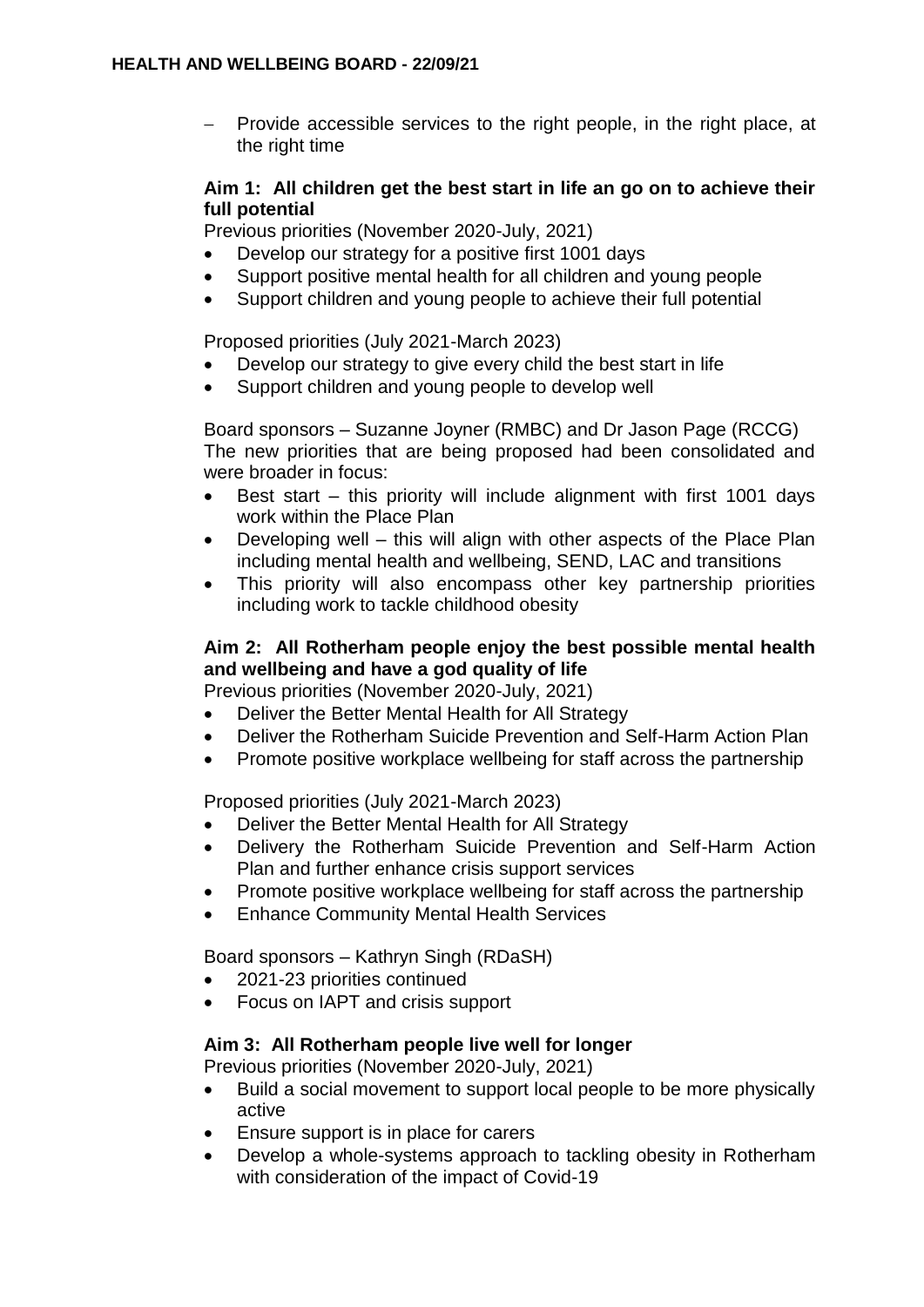Proposed priorities (July 2021-March 2023)

- Ensure support is in place for carers
- Support local people to lead healthy lifestyles including reducing the health burden from tobacco, obesity and drugs and alcohol

Board sponsors – Sharon Kemp (RMBC) and Michael Wright (TRFT)

- Michael Wright will be joining as co-sponsor
- Based on evidence from the JSNA, tobacco had been raised as an important priority. It had also been commented that action around drugs and alcohol was a gap within the previous plan
- Aim 3 would therefore include a focus on lifestyle interventions aimed at tobacco, obesity and drugs and alcohol
- There would still be a close relationship between Aims 3 and 4. Social movement around physical activity would now sit in Aim 4

# **Aim 4: All Rotherham people live in healthy, safe and resilient communities**

Previous priorities (November 2020-July, 2021)

- Delivery of a loneliness plan for Rotherham
- Promote health and wellbeing through arts and cultural initiatives
- Ensure Rotherham people are kept safe from harm

Proposed priorities (July 2021-March 2023)

- Delivery of a loneliness plan for Rotherham
- Promote health and wellbeing through arts and cultural initiatives
- Ensure Rotherham people are kept safe from harm
- Develop a Borough that supports a healthy lifestyle

Board sponsors – Steve Chapman (SYP) and Paul Woodcock (RMBC)

- Maintain focus on the 3 previous priorities around loneliness, arts and culture and keeping Rotherham people safe from harm
- Focus on ensuring that Rotherham was a place that supported healthy lifestyles through
	- Promoting active travel
	- Building on the social movement around physical activity including using the Women's Euros as a focus point of activity
	- Delivering against the Local Authority Declaration on Healthy Weight

Engagement with Board Members

- Maintaining alignment with the Place Plan remained a priority
- Activity to reduce the health burden from tobacco, drugs and alcohol should feature within the plan
- The relationship between the Health and Wellbeing Board's priorities and the priorities of other partnership boards, such as the Safer Rotherham Partnership, should be considered
- Childhood obesity should be captured as part of the Aim 1 section of the plan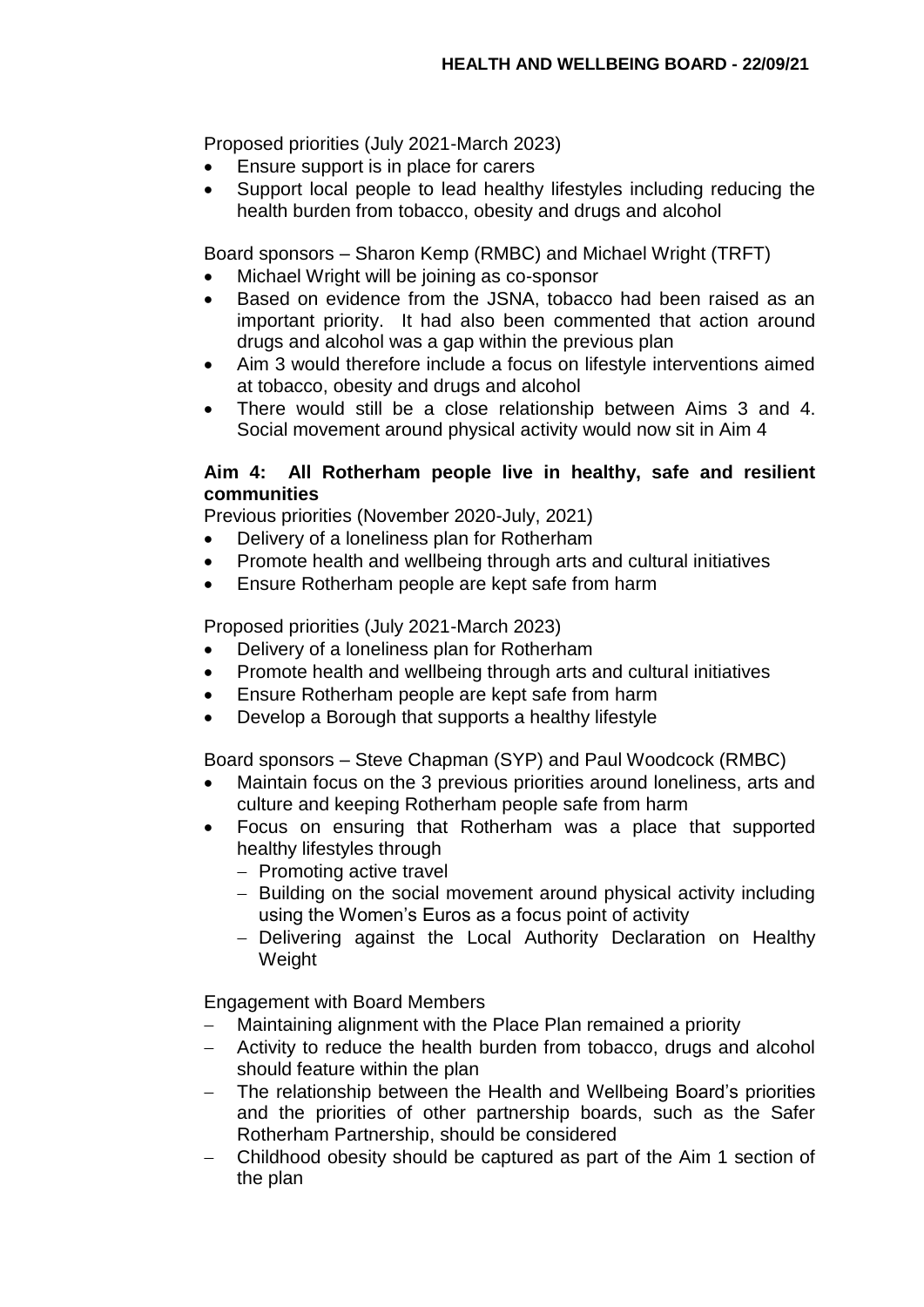- Work around SEND and Youth Offending Provision should also be incorporated within Aim 1
- There was some discussion regarding the overlap between Aims 3 and 4 and where activity should sit. It was emphasised that lifestyle interventions should sit within Aim 3 and developing a Borough that supported healthy lifestyles should sit within Aim 4
- A priority around partners' roles as anchor institutions and promoting social value should be included

Role of Board Sponsors

- Additionally, some feedback was received regarding the current position with Board sponsors. It was noted that:-
	- The role of Board sponsors could be clearer and it would be useful to have a document that set this out in further detail
	- Having a better balance of Board sponsors from all partner organisations would be desirable to ensure that all partners of the Board were able to take a leading role
	- There was currently no Board sponsor for the cross-cutting priorities and Aim 2 was the only Aim with a single Board sponsor

Discussion ensued on the presentation with the following issues raised/highlighted:-

- The need to define the role of a Board sponsor more clearly
- Probability of the need to review after April 2022 once the South Yorkshire ICS was in place and on an annual basis thereafter
- The need for another Board sponsor for Aim 2
- Caution with regard to the use of digital technology and not creating inequalities for service users
- Need to monitor the increase in the use of non-opiate drugs and alcohol in the Borough and ensure that the work plan reflected such

Resolved:- (1) That the refreshed strategic priorities and draft action plan be approved.

(2) That at the next meeting of the Health and Wellbeing Board Executive Group, consideration be given to the draft Terms of Reference for Board sponsors.

(3) That once agreed, a draft memorandum of understanding be produced outlining the role of Health and Wellbeing Board sponsors and emailed out to the Board for comment.

(4) That non-opiate drugs and tobacco be added to Aim 4. **Action:- Ben Anderson/Becky Woolley**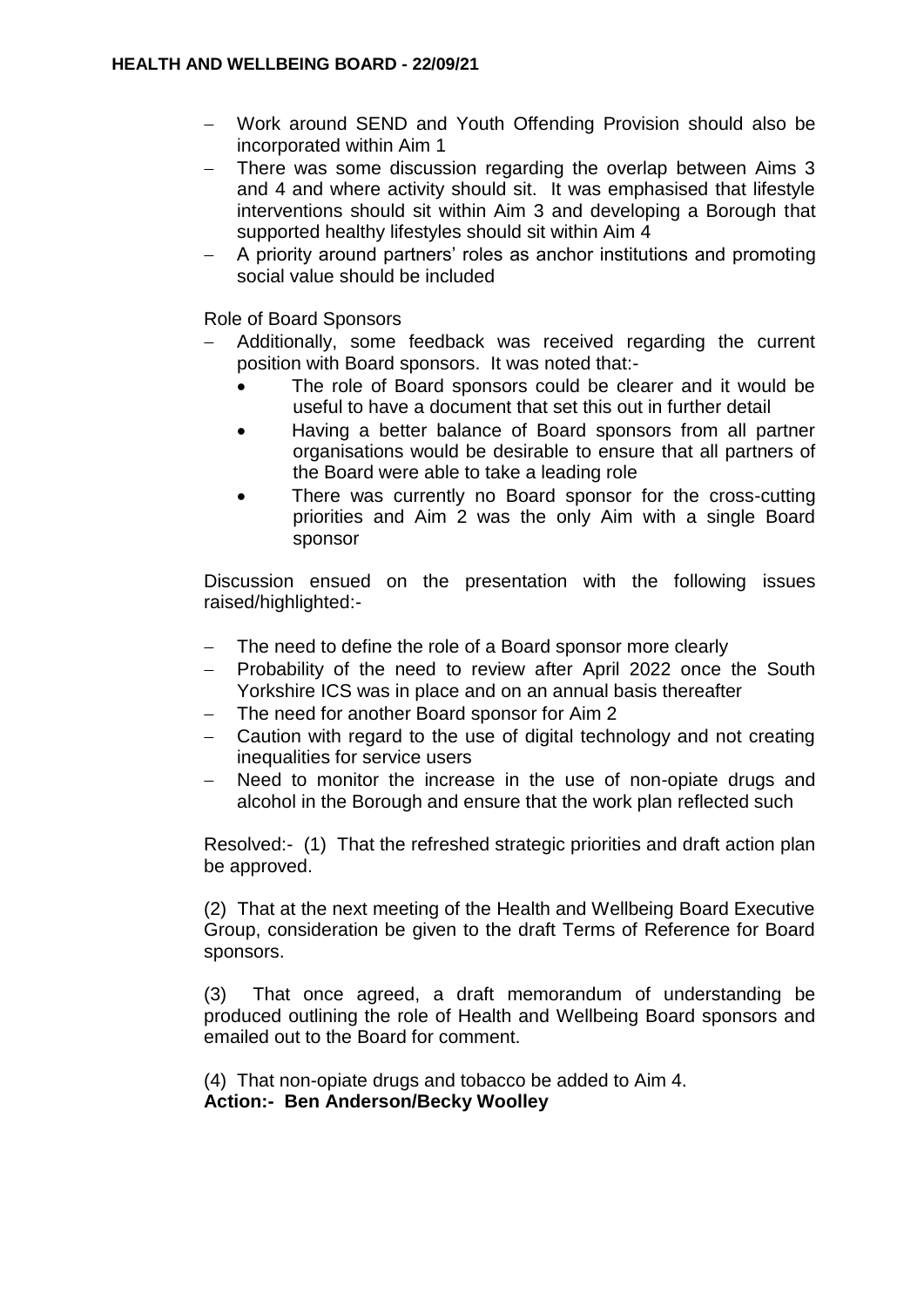#### **21. SMOKEFREE 2030 ROADMAP**

This item was deferred until the next meeting due to the absence of the presenting officer.

## **22. LOCAL OUTBREAK ENGAGEMENT BOARD**

Sharon Kemp, Chief Executive, RMBC, gave the following verbal update on behalf of the Local Outbreak Engagement Board:-

- The Government had set out its Covid-19 Response Autumn and Winter Plan 2021 which included "Plan A" – a comprehensive approach designed to steer the country through Autumn and Winter 2021/22 – and "Plan B" – which would only be enacted if the data suggested further measures were necessary to protect the NHS
- Rotherham's Local Containment Outbreak Plan would be updated once further information and guidance had been received
- The continued focus was on the local infection rate which had seen a decrease since July but was still above the national average. As at  $20<sup>th</sup>$  September, for all ages, the rate was 381.5 per 100,000 and for the over 60's 226.9 per 100,000. The constant message was to make sure people understood that Covid-19 was still here and the importance of continued undertaking of the behaviours used and to self-isolate/tested if exhibiting symptoms
- The Dinnington testing site had been retained
- The Test and Trace Team continued to work well meeting all the national standards and indicators
- There were a number of challenges during the coming months including the rollout of vaccines for school children in the half term and encouraging everyone to take up the invitation to attend for a vaccination
- The communications message would be revised to ensure members of the public adhered to the national guidance i.e. wear a mask in a close setting, good hand hygiene and maintaining social distances as far as possible
- Some of the behaviours towards staff had not been good

Michael Wright, TRFT, reported that:-

- During recent weeks there had been 76 positive cases which had been above the peak of the first wave. As of 21<sup>st</sup> September, it had reduced to 45
- There were 3 people in critical care
- A number of staff had been impacted by Covid
- The Hospital had recently been on Level 4, the most severe level in terms of operational pressures
- The Integrated Discharge team was working really well